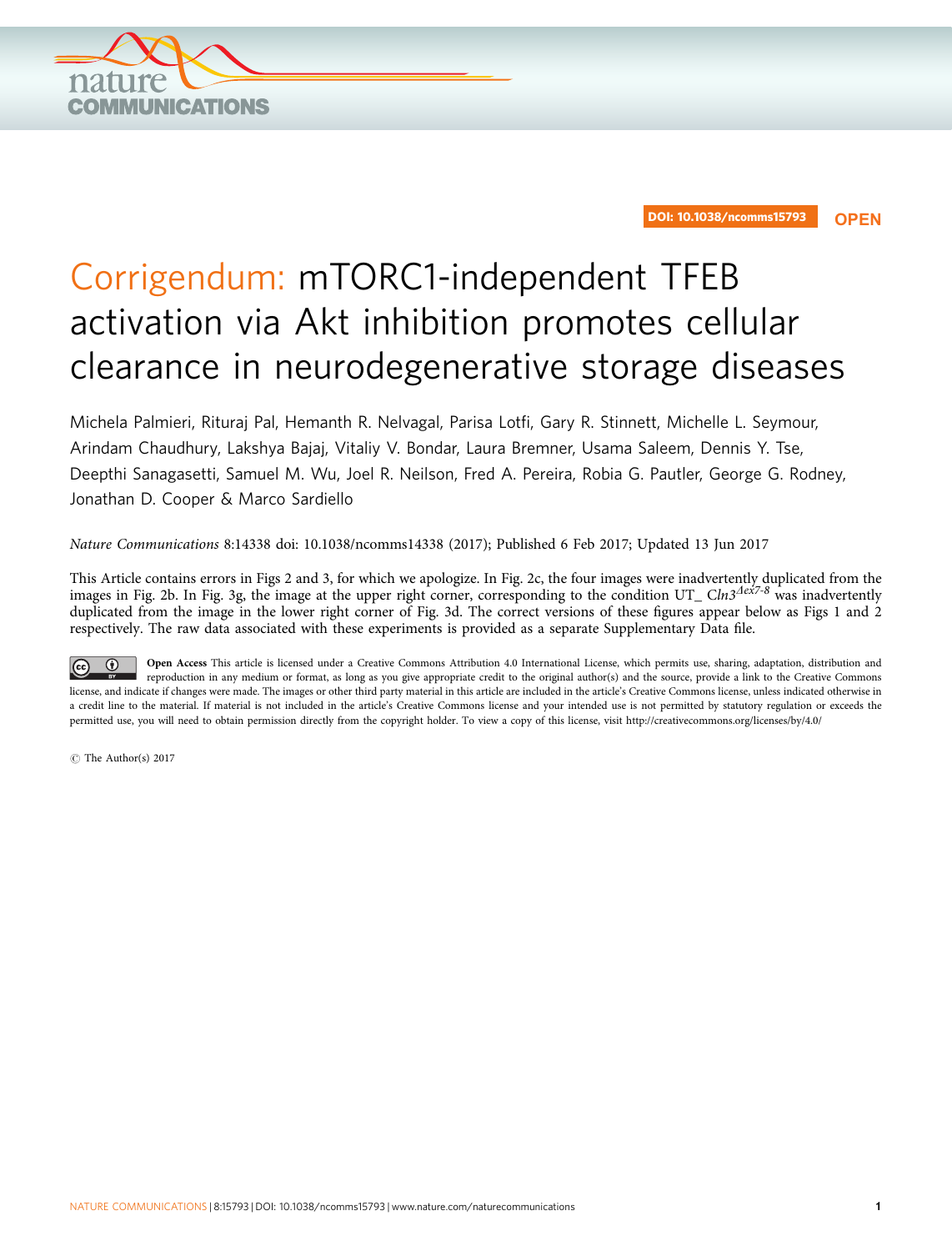<span id="page-1-0"></span>

Figure 1